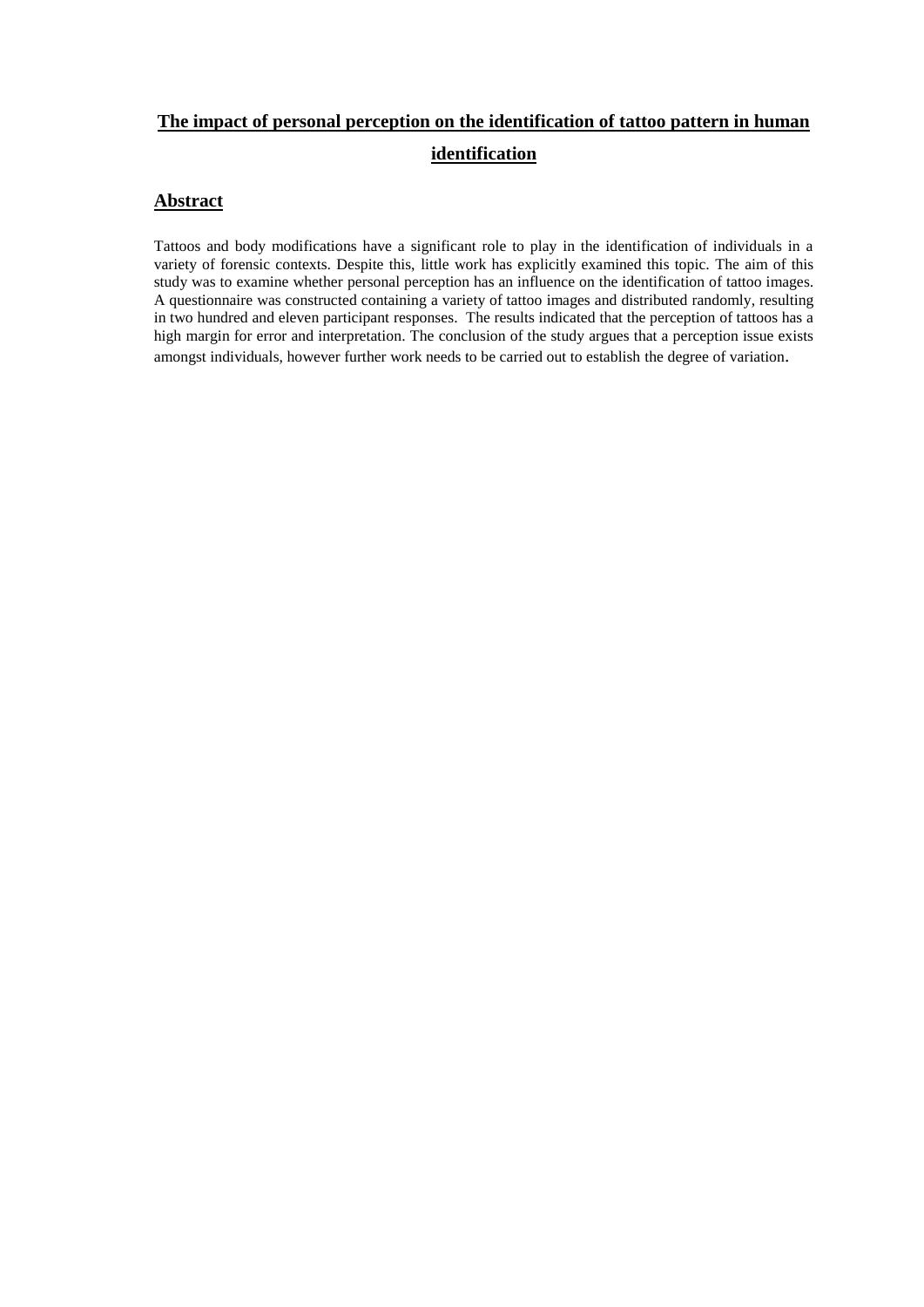## **Introduction**

Body modification is defined by Sheumaker and Wajda (2008, p68) as, "*the deliberate, permanent alteration of the human body for decorative, ritualistic, religious, or for cultural reasons*". Intentional modification of the body has been argued as being a defining feature of humans, and as such has long been acknowledged to be of great potential in the identification context. Recently one particular form, tattooing, has been receiving increased attention from the forensic sciences. Guharaj (2003, p55) explains "*scars have long been accepted as a form of identification*" and "*tattooing as it produces distinctive marks on the body of the individual, can be means of identification*". Scars, marks or tattoos on the deceased can be used as a starting point for comparison, providing possible identities which could be confirmed by using a primary identification technique, such as DNA analysis or odontology (Leclair, 2004). Clearly there are many types of body modification which can be useful for human identification beyond scars, unique marks and tattoos, including branding, binding, cutting, inserting implants under the skin, and piercing in order to change the body (Black and Thompson, 2007; Featherstone. M, 2003). Tattoos are particularly interesting due to their increase in popularity, the potential unique and personal designs and the variety of anatomical locations for them. Thus, they allow the opportunity for use as a method of human identification.

### **Tattoos and Human Identification**

As Lee *et al* (2008) discuss, tattoos can be a beneficial tool for identification as when applied the tattoo pigments penetrate the skin deep into the dermal layer. As such, the pigments remain in place even when damage and trauma occur to more superficial aspects of the body. For example, it is acknowledged that tattoos can survive the severe heat of a mass fatality incident even when other possible methods of identification, such as, fingerprints and personal effects may have been lost due to the fire (Vij. K, 2008).

To illustrate the point, a valuable early example of tattoos aiding the identification process dates back to April 1935, in Coogee, Sydney. A man was reported missing from the beach and later that month a shark purchased by a local aquarium vomited a large amount of material, amongst which, was a human arm which contained a tattoo on the forearm. The victim's wife confirmed that the tattoo was identical to her husband's and his identity was subsequently confirmed (Vij , 2011).

One key problem with the use of tattoos in a forensic identification context, is that in order to match tattoos to ante-mortem information, their classification must be standardised. This can be problematic when the very potential of tattoos derives from their sheer uniqueness. In the past, there have been attempts to categorise and store tattoo designs with the aim of assisting the Disaster Victim Identification (DVI) process. Lee *et al* (2008, p2) explain that previously "*law enforcement agencies routinely photographed and catalogued tattoo patterns for the purpose of identifying victims and convicts*". We most often think of using tattoos for identification of victims and rarely consider its use for convicts, however this idea can be beneficial as it is often the case that alternative identifies can be assumed (Acton and Rossi, 2008). The drawback to this early catalogue was the ability to search the database easily to find a specific tattoo or mark, it was time consuming, expensive and laborious (Liu. J. 2007). Jain *et al*  (2009) explain how subsequently a more complex system was created to aid the search for a specific mark or tattoo. As a result, a classification system was put in place known as ANSI/NIST ITL 1-2000 to categorise the different designs and patterns. This comprised of eight different categories, including human, animal, plant, flags, objects, abstractions, symbols and other images which were then further divided into over 80 sub-classes, as shown in Figure 1.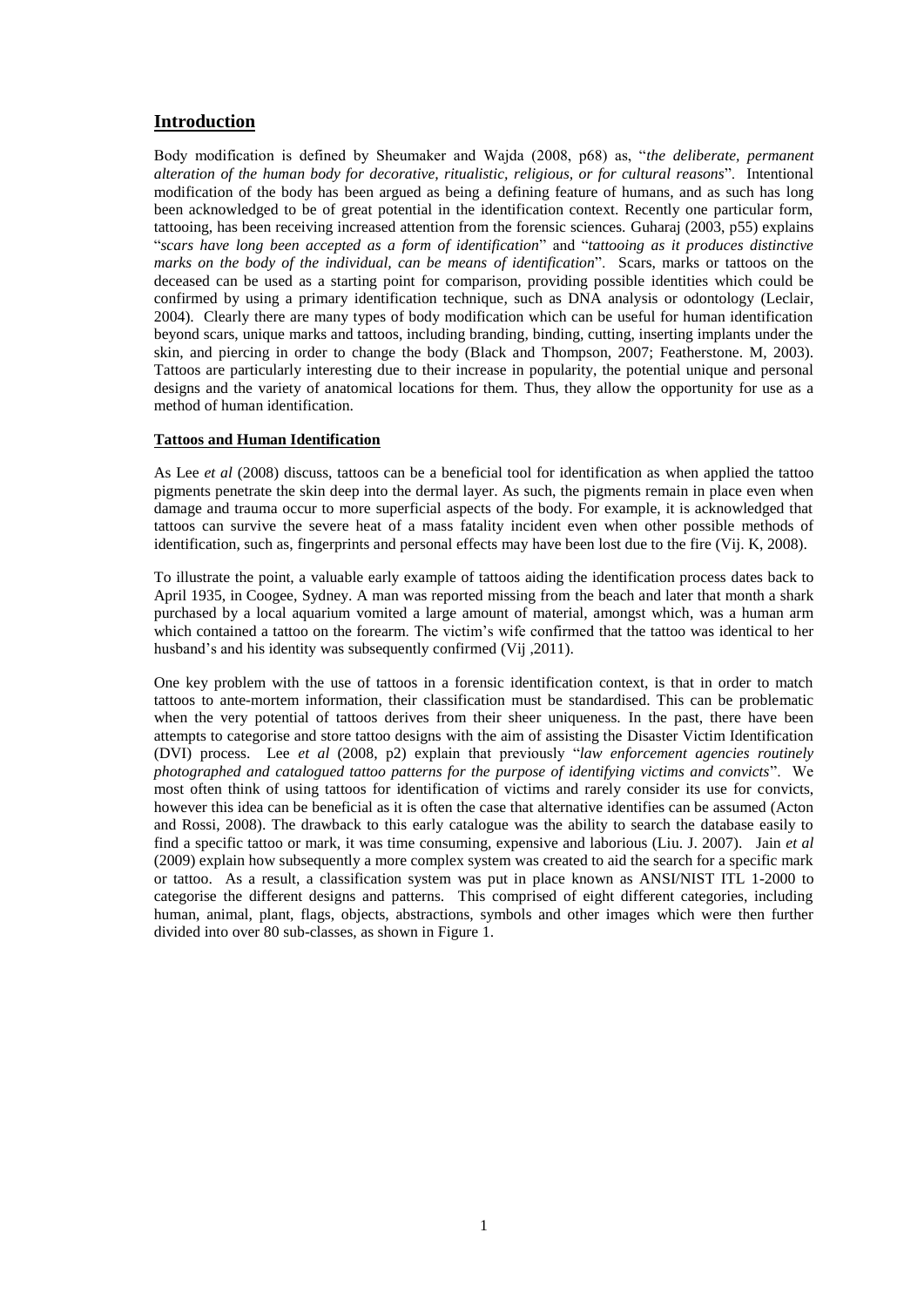| <b>Class Description</b>  | <b>Class Code</b>      |                                               |  |  |
|---------------------------|------------------------|-----------------------------------------------|--|--|
| Human Forms & features    | <b>HUMAN</b>           |                                               |  |  |
|                           | <b>ANIMAL</b>          |                                               |  |  |
| Animals & Animal Features | <b>Subclass</b>        | <b>Subclass Code</b>                          |  |  |
|                           | Cats & Cat Heads       | CAT                                           |  |  |
|                           | Dogs & Dog Heads       | <b>DOG</b>                                    |  |  |
|                           | Other domestic animals | <b>DOMESTIC</b>                               |  |  |
|                           |                        | <b>VICIOUS</b>                                |  |  |
|                           |                        | <b>HORSE</b>                                  |  |  |
|                           |                        | <b>WILD</b>                                   |  |  |
|                           |                        | <b>DRAGON</b>                                 |  |  |
|                           |                        | <b>BIRD</b>                                   |  |  |
|                           |                        | <b>INSECT</b>                                 |  |  |
|                           |                        | <b>ABSTRACT</b>                               |  |  |
|                           |                        | <b>PARTS</b>                                  |  |  |
|                           |                        | <b>MANIMAL (Miscellaneous</b><br>animal forms |  |  |
| Plants                    | <b>PLANT</b>           |                                               |  |  |
| Flags                     | <b>FLAG</b>            |                                               |  |  |
| Objects                   | <b>OBJECT</b>          |                                               |  |  |
| Abstractions              | <b>ABSTRACT</b>        |                                               |  |  |
| Insignias & symbols       |                        | <b>SYMBOL</b>                                 |  |  |
| Other Images              | <b>OTHER</b>           |                                               |  |  |

#### Figure 1: ANSI/NIST ITL 1-2000 Tattoo Classification (adapted from Lee *et al*, 2008)

To allow the images to be retrieved from the database, the images of the Scars, Marks, and Tattoos (SMTs) needed to be accompanied by textual annotation, therefore keywords could be searched. Interpol (2005, p28) stated that only "*64 alpha-numeric characters of free text describing marks, scars and tattoos*" are used. This limits the amount of detail that can be included with the image. This approach was not ideal and created problems since people inevitably perceived the tattoo images differently, which was also reflected in the accompanying text – all of which led to confusion over the different keywords used to describe the images. This led Lee *et al* (2008, p2) to state that "*this tattoo matching process based on human-assigned class labels is subjective, has limited performance, and is very time consuming*".

Perception is potentially such a huge issue within the field, especially concerning tattoo designs. More designs are available than there were when this system was devised, and they have become more complicated, nuanced and often are meant to have more than one meaning. Therefore, describing modern tattoos can be challenging. For example, a sleeve tattoo covers a high percentage of the arm and can be difficult to describe as they are large and include a great deal of detail with various interlinking images.

Lessig *et al* (2006, p135) describes a case study a tattoo aiding a positive identification during the 2004 tsunami DVI process. The male victim concerned (James Smith) was found to have a shark tattoo. Ante mortem data contained similar information. This provided a base for comparison to allow odontology to confirm a positive match.

#### **Issues with perception**

Throughout the recovery of the deceased and the subsequent mortuary processes during a mass fatality situation, the analysis and recording of all information and evidence may be subject to personal perception. At the start of the DVI process when recovering the deceased from the scene is the first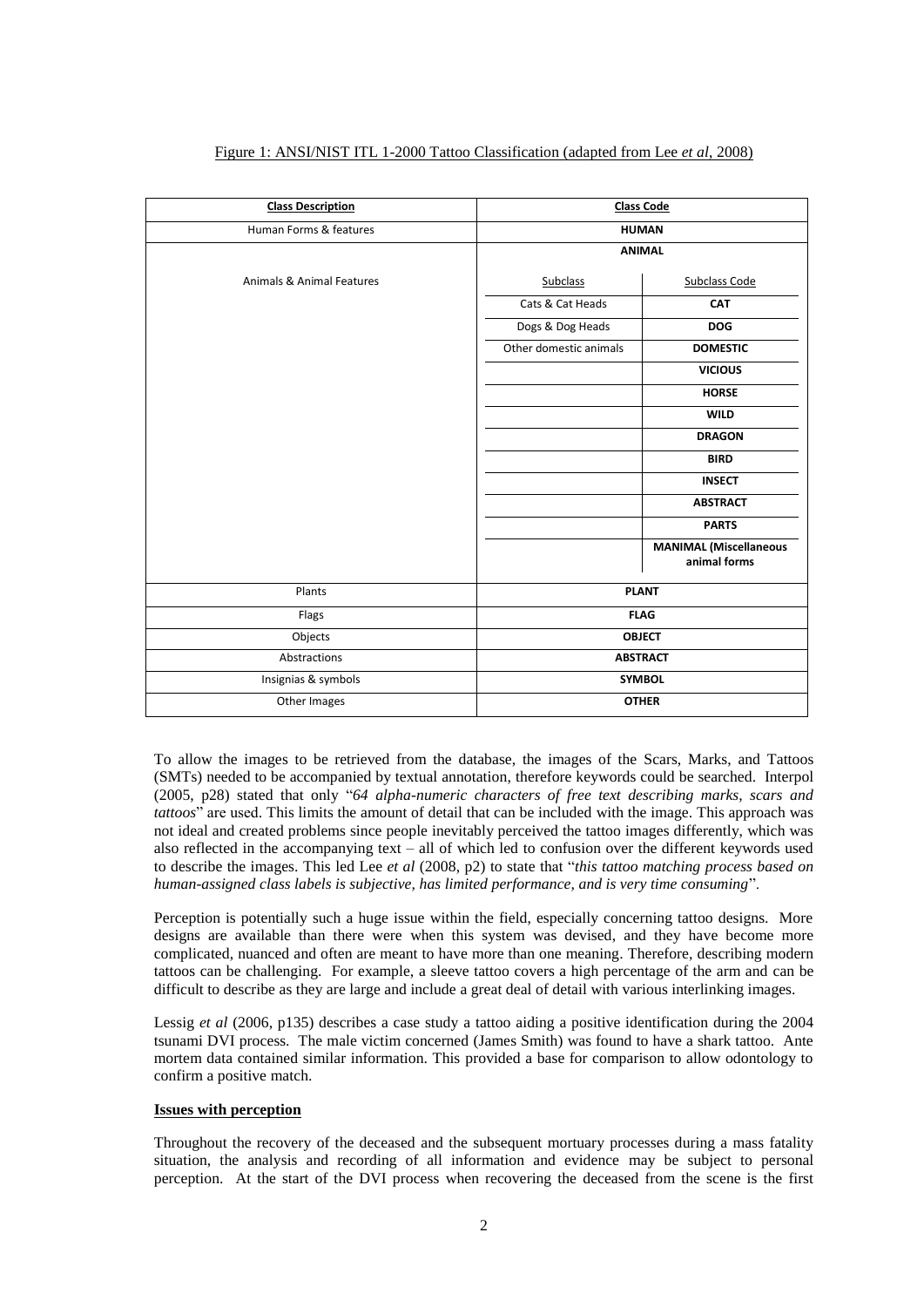instance in which perception becomes apparent. In the UK, Victim recovery teams complete the Association of Chief Police Officers (ACPO) victim label booklet, at this point all information recorded is based on their personal perception (Black, 2011). If this officer is recording personal effects for example, the decision to document the deceased wearing jacket, instead of a coat or jumper, is the perception of that individual officer. This has the potential to then continue to the mortuary, where mortuary officers receiving the deceased could possibly be influenced by the documentation from the officer at the scene. For example, the mortuary officers may have identified the deceased to be wearing a jumper, but having read the scene notes, now documents the deceased to be wearing a jacket. The additional pressure from time constraints within the mortuary, may also mean decisions are made more hastily about the item type, condition and the specific description given.

During a post mortem all information regarding the deceased is recorded using the DVI Interpol forms, these *"post mortem forms are printed on pink paper and the ante mortem forms are printed on yellow paper to avoid misinterpretation*" (Sweet, 2010). These forms are identical allowing the same questions to be asked to the relatives, concerning their loved ones, and also the post mortem examiner of the deceased. Therefore, both completed forms should, in theory, be quicker and easier to compare to find a match. However, problems could arise when filling in the forms as everyone's perception of an item is different. For this reason, secondary identification techniques, such as, personal effects cannot be used to solely identify the deceased (London Resilience, 2015, p27).

Outside of the DVI process we have another example where this can be an issue - witness testimony. Brimacombe et al (1997) conducted a study which compared the accuracy and perception of testimony by witnesses young and old, as well as the perception of reliability by jurors of different ages. The study found "*The seniors who took part in this research were generally less accurate than younger adults in recalling details of the staged crime*" (Brimacombe, 1997). This could also be true when recalling personal effects, scars, marks and tattoos belonging to a family member, causing inaccuracies in comparisons.

#### **Content Based Image Retrieval (CBIR)**

This early work ultimately led to the development of a Content-Based Image Retrieval (CBIR) approach. This system has been considered "*one of the major approaches to image retrieval that has drawn significant attention in the past decade*" (Yang,2004). Rather than searching image databases using metadata and keywords, it searches the images themselves using such things as colour and texture. Thus the basic concept of this new system is to allow the computer to extract the visual content of the image, and remove the subjective human input. Yang (2004, p254) states, that "*relevant images are retrieved based on the similarity of their image features*". This means that the aspect of controversy concerning personal perception is ruled out, as the system will retrieve the images based on data and similarity, rather than keywords assigned to the image.

A technique which has been introduced into the CBIR system is known as Scale Invariant Feature Transform (SIFT) has considerably enhanced the matching performance (Jain, 2009). Lee *et al* (2008, p4) states that "*SIFT extracts reputable characteristic feature points from an image and generates descriptors representing the texture around the feature points*".

During a study by Lee et al (2008) to put this CBIR system to the test, two different image databases were used. The first used 4323 images which were downloaded from the internet. Lee *et al* (2008, p5) explains that "*these 90x90 colour images belong to eight main classes and thirty subclasses as defined in the ANSI/NIST ITL 1-2000*". In reality, images of SMTs will often be captured in non-ideal situations with image distortion or blurring. To ensure this was taken into account during the study, each image was transformed 20 times using blurring, changing the illumination, colour, aspect ratio and rotating the image. This created a sample database of 86,460 images from the original 4323 images. When the system was tested using this database the retrieval accuracy was 98.6% and the average execution time for feature extraction was 0.0005sec/image with the average matching time between an image pair being 0.005sec.

Further work has been undertaken using the tattoo database held by the Michigan State Police, which included 69,507 images that had been collected over a ten-year period. These images were reviewed and placed in three classes: good, bad and ugly. Lee (2008) explains "*the bad or ugly quality of tattoo images is mostly due to the small size of tattoo or because the tattoo has faded over time*". When the system was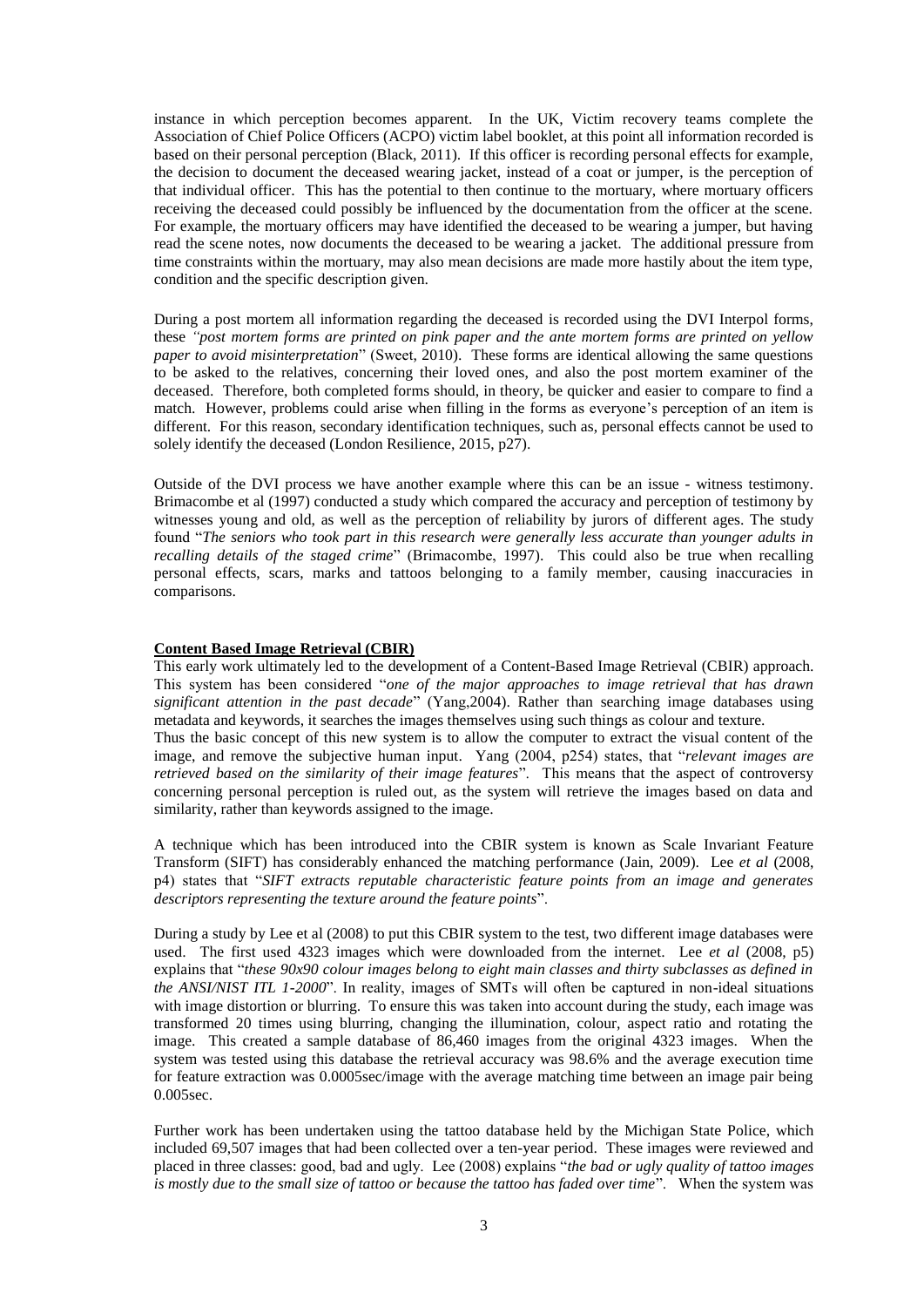tested using this database, the retrieval accuracy was 77.2%, the average execution time for feature extraction was 0.0023sec/image with the average matching time between an image pair being 0.3255sec. This retrieval time is slightly longer than the internet database, as the images tend to be larger and take the computer longer to process. To increase the speed and accuracy of matching, recommendations to delete multiple images have been suggested. A limit to the size of the image file may also be useful. Both databases provided a good sample size and to simulate reality it was valuable to use a number of transformed images. This technique has proved to be a quick and successful technique, which is practical and also cost effective.

A CBIR system therefore has the potential to work well for identification using tattoos, however if this system was to be implemented during a mass fatality incident there are some additional considerations. For example, how will this system work when photographs are taken in poor conditions, various angles or if the tattoo has been damaged? There are many reasons why tattoos could be damaged during a mass fatality incident, for example, decomposition of the body, fire or skin damage (McClanahan, 2003). Any damage to the tattoo has the possibility to alter the percentage match produced by the CBIR system. The image CBIR uses is a photograph of a tattoo and the computer recognises that image, in essence, an analogue picture stored in digital form (Horace, 2007).

# **Aim**

With all of the above in mind, the aim of this research is to understand whether perception has an influence on the classification of tattoo images with regard to subsequent forensic use. To achieve this, a questionnaire will be used to explore the interpretation of a number of images by both male and female across different age ranges.

In addition, a second aim was to explore if there was an alternative way to record tattoos which would improve on our current photographic approach.

## **Method and Materials**

A questionnaire was designed which displayed a series of copyright-free tattoo images with corresponding space for written replies. The survey was easy to understand and simple and quick for the participants to complete thus reducing the potential for error (as noted by Oppenheim, 2005; De Vaus, 2002; Webb, 2002; Iarossi, 2006; etc). Demographic information about the participants was also collected.

Twelve different images were selected for the questionnaire as well as an additional image which was to be used as an example. When choosing the images for the questionnaire, consideration was given to type and style of tattoo. Some images were shown as images of tattoos on the body, others were basic images designs. This was done to provide a variation in the images shown to the participants and to see if this had any impact on their recognition of the image.

The decision to allow participants to write using free text for their answers was chosen, as originally a number of options were to be given to allow data to be analysed more easily. This type of question is known as an 'open question'. Brace (2008, p46) explains "*an open question is one where the range of possible answers is not suggested in the question and which respondents are expected to answer in their own words*".

A pilot study was conducted using 6 participants in order to allow constructive feedback to be given. The study was carried out to run through the questionnaire and recognise any possible difficulties that might affect the results (Blessing & Chakrabarti, 2009). All six participants were informally interviewed, and information was gained on both good and bad aspects of the questionnaire. Points such as, length of time to complete, clarity, understanding as well as, level of difficulty were all discussed (Brace, 2008). The final questionnaire was distributed randomly to two hundred and eleven participants with no specific demographics being targeted. This was to ensure real life was simulated and the results were not manipulated by selecting certain amounts of males and females within an age group.

The questionnaire was distributed digitally. Once all of the questionnaires had been collected, it was necessary to group the data received as it was in free text. If participants gave more than one answer per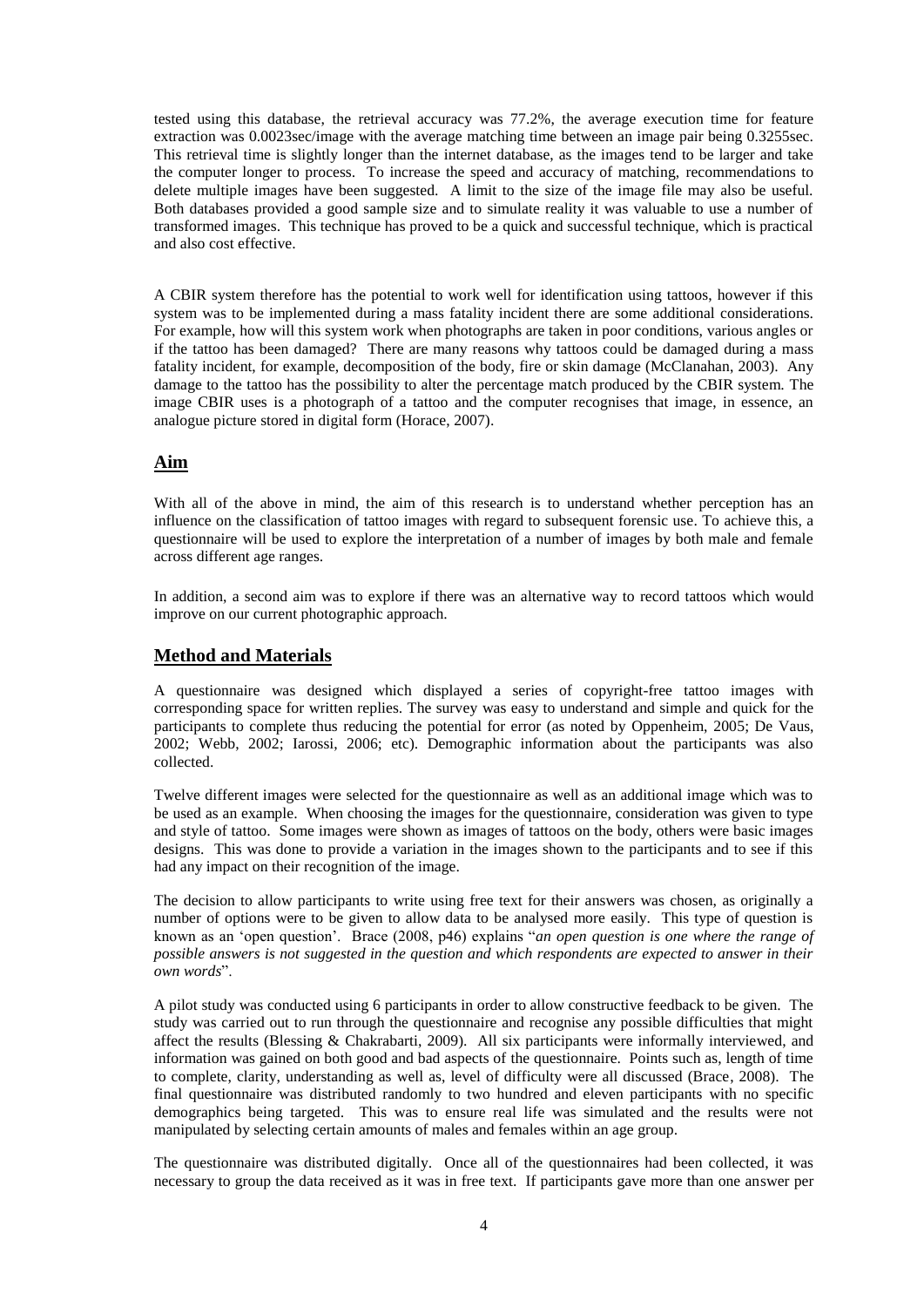question, their first response was taken, and the others were discarded. For questions such as question thirteen, the turtle, many participants gave mixed answers. For example, Celtic symbol, Celtic shield, Celtic emblem and answers such as this, Celtic was taken as this was the key word within the answer.

Recent work (Shamata and Thompson, 2018) has shown that the use of 3D surface scanning can support the work of forensic medical practitioners, partly by allowing for surface detail to be recorded with topographic anatomical detail. This approach was attempted here using a FARO Gage Plus. The unit is defined as "*FARO's highest accuracy Gage Arm created for the machine shop, it includes a 4ft (1.2m) Gage Arm, base plate, probe kit, cables and a portable battery*" (FARO, 2009).

The experiment carried out included three separate tests. The first, creating a digitised version of the tattoo image on a flat plate. The second, creating a digitised image of a tattoo on a subject's arm and the third, a digitised copy of a tattoo that had been damaged. These three tests were chosen to see how time consuming, accurate and if it was possible to digitise firstly a stand-alone image and subsequently an image on the human body. The decision to digitise an image which had been damaged was to attempt to simulate a real disaster situation, where a tattoo on a body may have been damaged by decomposition, fire or missing parts of the body.

The probe used to record the points was fixed at 5mm, as this was the equipment available. However, "*the Gage operates through inter-changing probs at the end of the unit that take measurements points on command. These probes can be exchanged with other probes depending on the surface or material being measured*" (FARO, 2011). Had a smaller probe been available it may have been possible to record more points with more accuracy.

There were two possible ways of recording the outline of the tattoo. The first was to plot the shape of the design using the centre of the line on the image. The second method was to record both outer and inner lines of the image. As time was limited, the decision was made to record the image using the middle of the line. When plotting the points with the probe, it was vital the make sure the hand operating the FARO Gage was stable and steady. Human error or handshakes could create inaccuracies with results, having an unstable or unsteady hand could potentially mean incorrect points are plotted.

All images were digitised in approximately two to three minutes. As there were time constraints to complete this practical, due to the equipment availability, large amounts of time could not be spent recording points. In theory each image could have been recorded with as many points as time would allow, the more points recorded the clearer the image and the more accurate the results.

# **Results**

| Question<br>Number | Image the participants<br>were asked to identify | Overall did<br>participants<br>get the right<br>answer | Percentage of<br>participants who<br>answered<br>correctly | Highest<br>percentage<br>gender who<br>answered<br>correctly | Highest<br>percentage<br>age group<br>who<br>answered<br>correctly |
|--------------------|--------------------------------------------------|--------------------------------------------------------|------------------------------------------------------------|--------------------------------------------------------------|--------------------------------------------------------------------|
|                    |                                                  | N <sub>O</sub>                                         | 83.9%                                                      | Female                                                       | 55-65                                                              |

|             |  | Table 1 - Results from Questionnaire showing whether participants answered correctly or |  |  |  |
|-------------|--|-----------------------------------------------------------------------------------------|--|--|--|
| incorrectly |  |                                                                                         |  |  |  |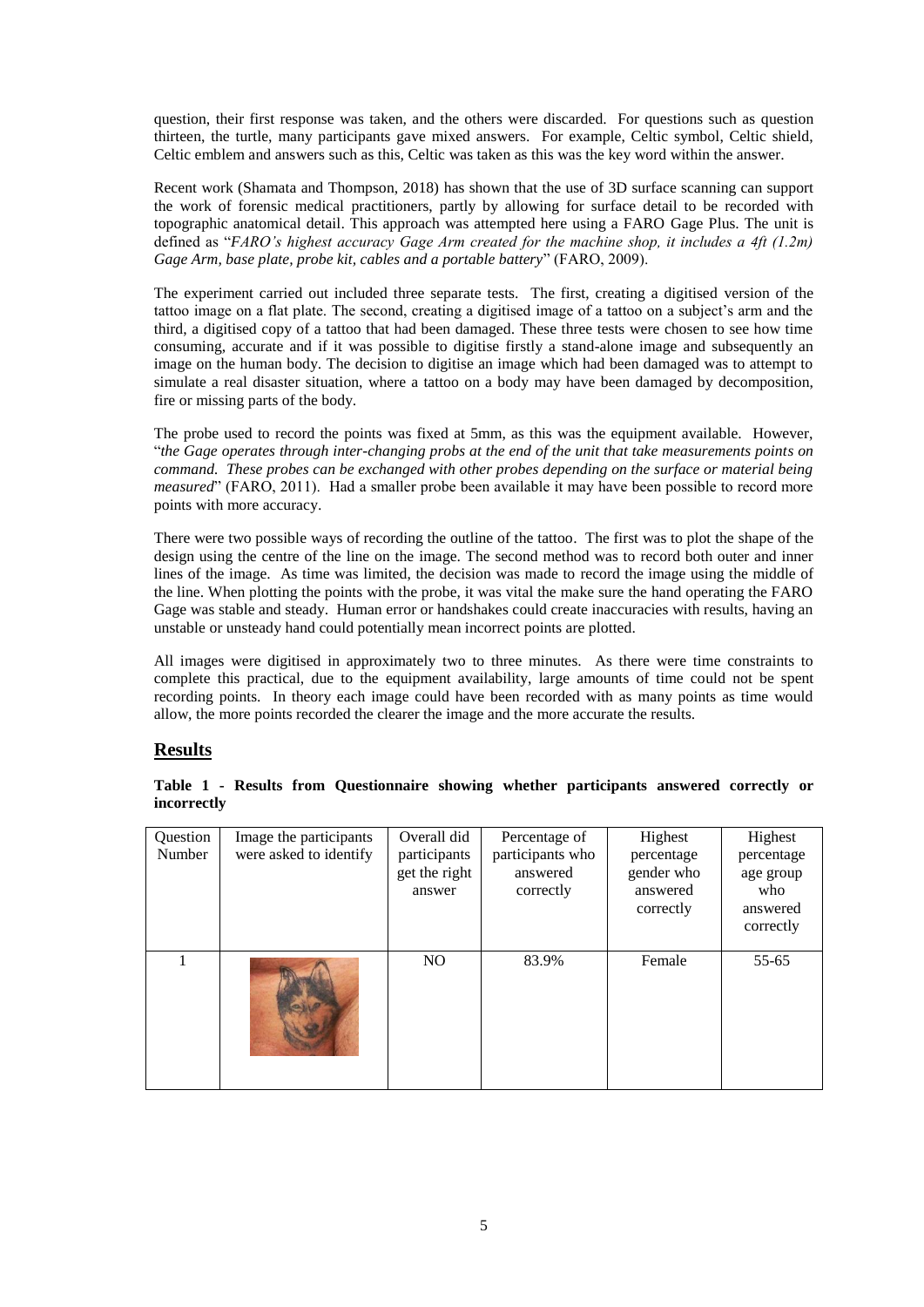| $\overline{2}$ | <b>YES</b>             | 77.30% | Female | $18-25$   |
|----------------|------------------------|--------|--------|-----------|
| $\overline{3}$ | <b>YES</b>             | 62.60% | Male   | $36 - 45$ |
| $\overline{4}$ | <b>YES</b>             | 55.90% | Female | $18-25$   |
| $\overline{5}$ | $\overline{\text{NO}}$ | 96.70% | Male   | $56 - 65$ |
| $\overline{6}$ | $\rm NO$               | 63.00% | Female | $56 - 65$ |
| $\overline{7}$ | <b>YES</b>             | 86.70% | Male   | $36 - 45$ |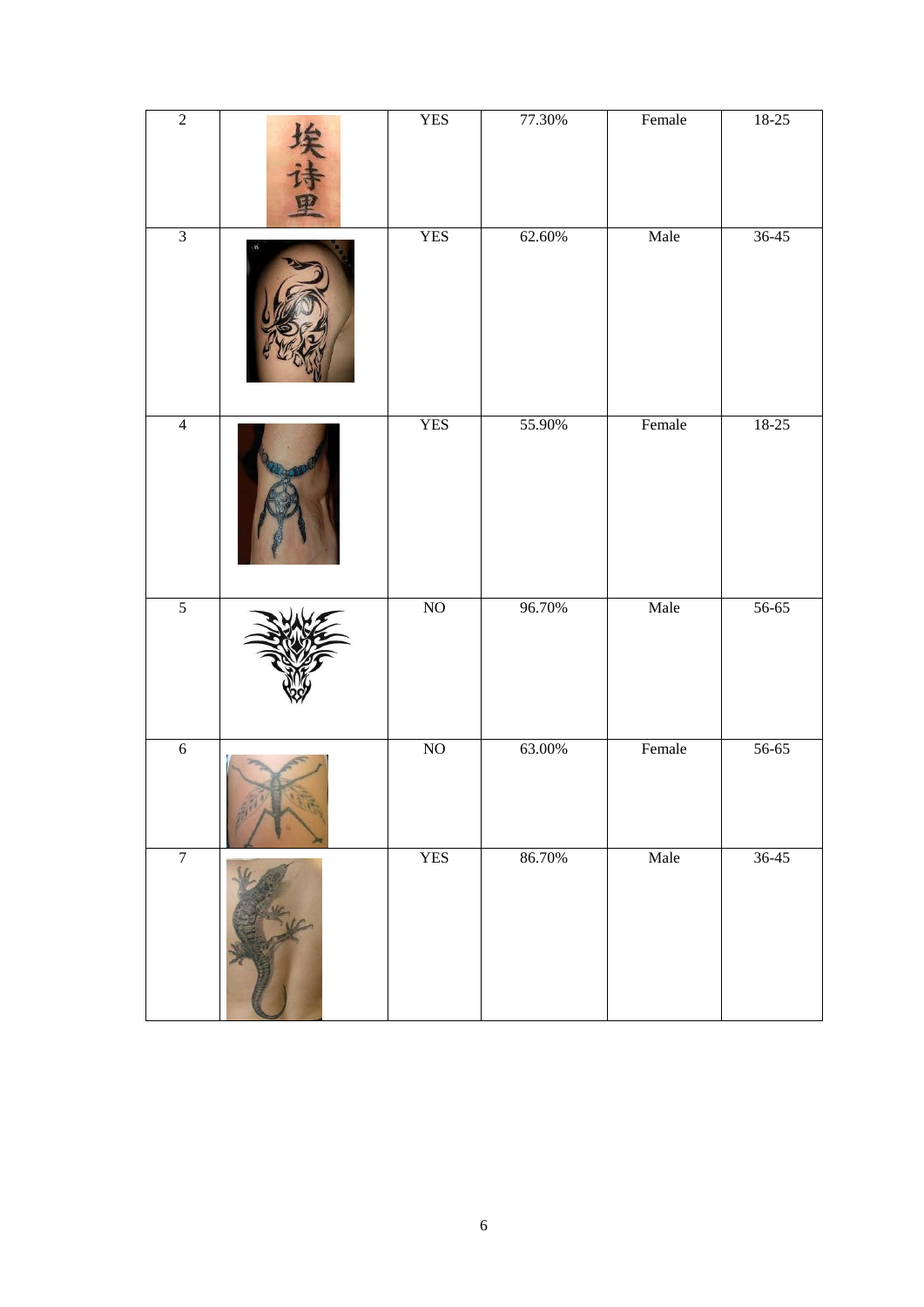| $\boldsymbol{8}$ |         | <b>YES</b>             | 65.90% | Male   | $66+$     |
|------------------|---------|------------------------|--------|--------|-----------|
| $\overline{9}$   |         | $\overline{\text{NO}}$ | 74.90% | Female | $18-25$   |
| $10\,$           |         | $\overline{\text{NO}}$ | 63.00% | Male   | $36 - 45$ |
| $11\,$           |         | $\rm NO$               | 50.20% | Male   | $26 - 35$ |
| 12               | anceims | <b>YES</b>             | 52.60% | Female | $18 - 25$ |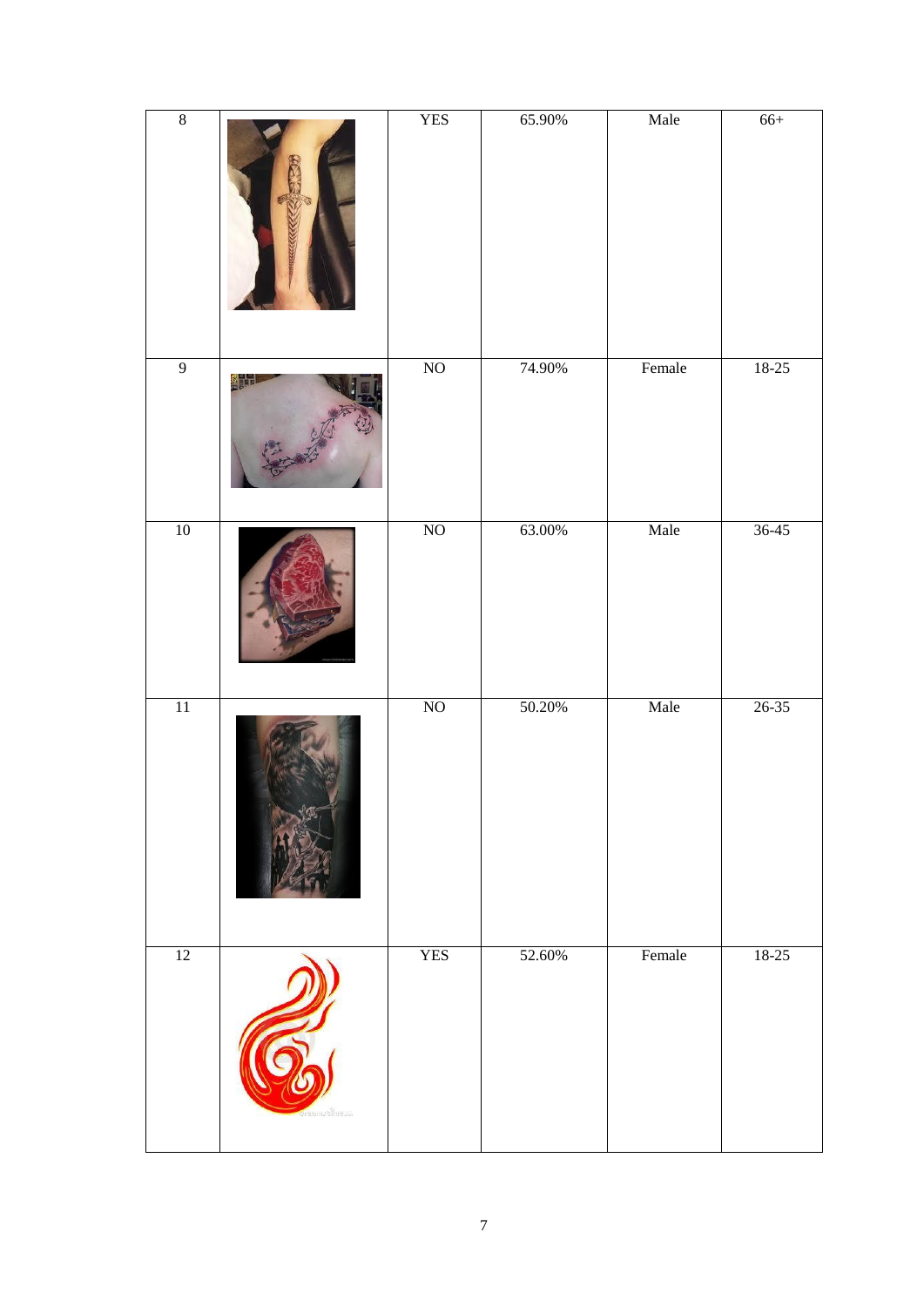| 13 | NO | 95.30% | Male | 18-25 |
|----|----|--------|------|-------|
|    |    |        |      |       |
|    |    |        |      |       |
|    |    |        |      |       |
|    |    |        |      |       |
|    |    |        |      |       |
|    |    |        |      |       |

The overall result of seven out of the thirteen questions being incorrect is not an accurate portrayal of how right or wrong participants were. There were certain questions which the participants answered with an exceptionally high percentage of incorrect answers and there were questions in which the percentage of correct responses was just enough to class the question as correct overall. This can be seen in question eleven where 49.8% were correct and 50.2% incorrect, as well as, question twelve, where 52.6% of participants answered correctly and 47.4% incorrectly. These percentages are so close that it may be hard to tell if the question was perceived correctly or incorrectly overall; had each individual's percentage error been calculated, this may be easier to establish.

Images for question four, eleven and twelve have very close out comes and it seems approximately half the participants were correct and half incorrect. There is no exact pattern, however the results received were similar answers to the correct answer. For example, question twelve, the correct answer was fire and some participants described the image as flames, fire ball and waves. All very similar to the correct answer and perhaps in a real-life scenario would be considered close enough to be correct.

There doesn't seem to be a generic pattern for the images that have a high percentage of correct answers or the ones that have a high percentage of incorrect answers. It might have been presumed that images with higher percentage correct answers would have had images that were more easily distinguishable and visa versa for the highest incorrect answers, however this was not the case. Individual perceptions of certain images varied. Some of the more abstract images seemed harder for individuals to distinguish, this can be clearly seen in questions five and thirteen.

Grouping the answers may have also affected the outcome and may have biased the result one way or the other. Overall, it seems that the men and the age group 56-65 answered with the most correct answers.

When relating the results from the questionnaire to the DVI process within a mass fatality situation, it can be seen from the variety of responses for each question that individuals had different perceptions of the same images. Not only that, but, the perception in some cases, was very different to the correct response. This could prove difficult during a mass fatality event, when collecting ante mortem data from the family or friends. Question Two shows a good example of this, where one participant has perceived the Chinese characters as trees. If the ante mortem data from a family stated the tattoo belonging to the missing person was Chinese characters, and the professional examining the deceased in the mortuary during a mass fatality event, perceived the tattoo as trees, this may result in the deceased remaining unidentified.

As stated earlier, James Smith may have remained unidentified but for the tattoo on his forearm, which was used as a starting point in his later identification (Vij, 2011). A perception issue in previous cases, such as the shark/dolphin tattoo of the Lessig *et al* (2006, p135) case study, is confirmed by the results from this perception questionnaire.

### **4.1.2 Digital Inputting**

Since the questionnaire results indicated that perception amongst individuals varies, it has confirmed the need for a more up to date method of searching and comparing images, without the influence of perception. With this in mind, using an engineering-based system for micro measuring, a company called FARO will be investigated to see if their 3D measuring devices could be used to digitise a tattoo image effectively for use within a mass fatality situation.

The initial introduction to the engineering-based FARO measuring system, was a brief five-minute demonstration of the basic measuring functions. After which, the instructor demonstrated planes and profile measurements. To be allowed access to the FARO measuring arm in a busy engineering environment was very valuable. Being given the time to explore the possibilities with this apparatus and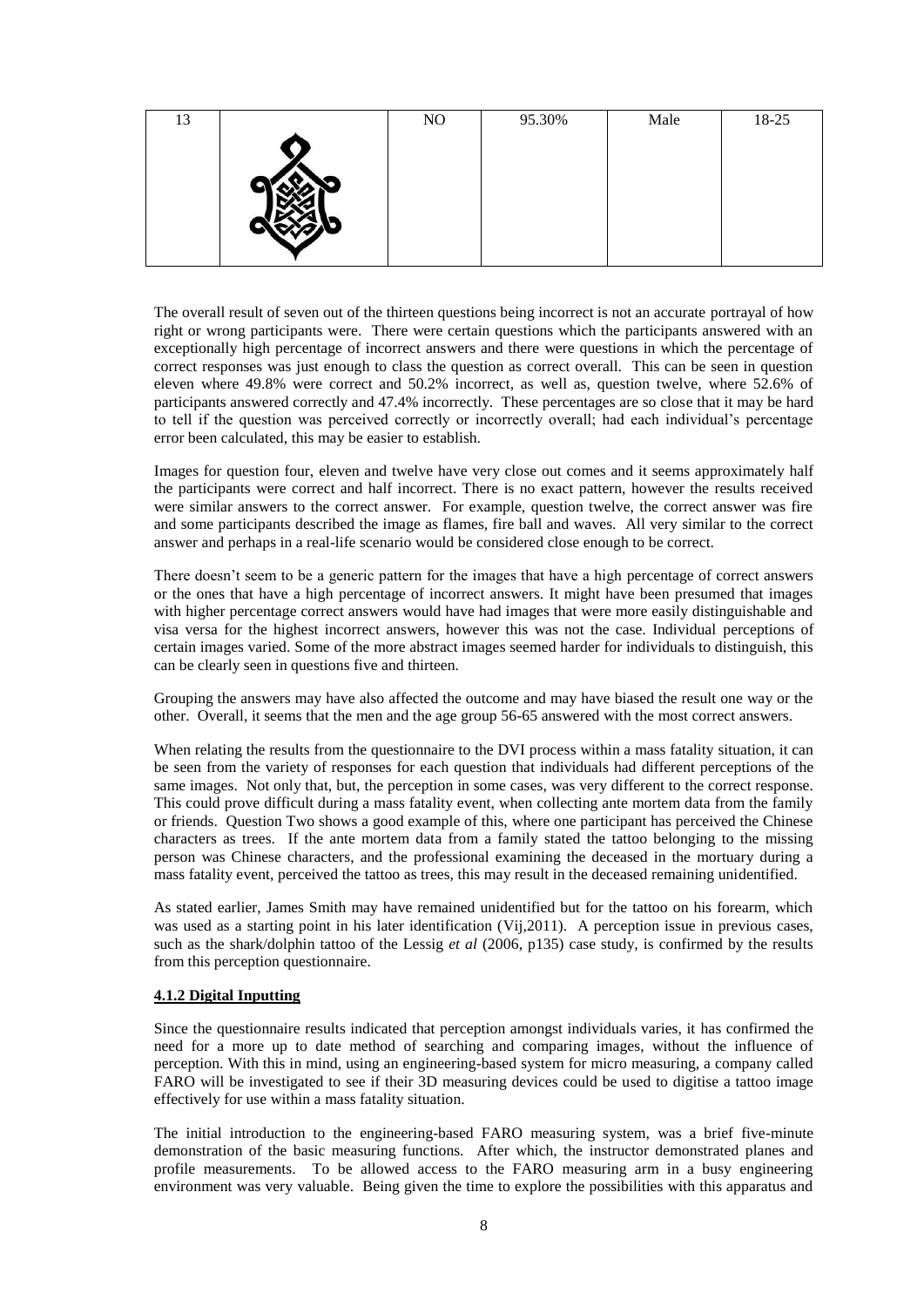observe a fully trained operative, who was familiar with the machinery, gave the opportunity to witness the ease of use after full training.

Overall, the testing produced an image similar to that of the original tattoo. It was obvious that the more time dedicated to recording as many points as possible, the more accuracy and the more clarity the digitised image achieved. However, the image produced during this experiment was a clear representation of the test tattoo. In terms of accuracy, the FARO apparatus proved to be very simple, effective and accurate. Again, the precision can be improved by using a smaller probe and spending more time working on the image (FARO, 2009).

Further testing using different scenarios would be needed to establish how effective this equipment would be for digitising damaged tattoos. Understanding how the equipment works in poor conditions, with decomposing remains and how accurately it records, requires further investigation.

Digitally mapping a tattoo gives the opportunity for recognition by computer analysis of a digitally input damaged image. The CBIR system recognises shapes and points on the images, but is unable to extrapolate from these images, a complete picture from a partial image (Horace, 2007). Using the CBIR system in conjunction with a digital mapping system, may be beneficial by eradicating human perception. A computer, using digitally input points has no personal perception issues and would search its database for matching points. The points, in this case, would be representative of a scar, mark or tattoo on a body. The computer would also be able to search for particular aspects of a tattoo. This would be useful when searching for a complete tattoo but having a damaged tattoo as the starting point.

To use this type of apparatus during a mass fatality event, could provide the ability to identify the deceased more quickly, as it would provide a starting point for comparison. The digitisation of the tattoo may allow the comparison process to be carried out faster, as it would be done by computer, instead of the slow laborious process of photographing and comparing the images by eye. However, this would only be the case when the deceased had a tattoo.

# **Discussion**

The purpose of this study was to explore the possibility of interpretation being an issue when looking at tattoo images during the Disaster Victim Identification (DVI) process. A questionnaire was devised containing several images with the participants being instructed to write down what they saw, without conferring. The results produced from this questionnaire highlighted the need for a system to compare ante mortem and post mortem tattoo images without the issue of perception. A Content Based Image Retrieval (CBIR) system was researched as a potential solution to this problem, however several possible flaws could limit its success and a CBIR system may not be adequate for mass fatality situations on its own. Simply photographing the deceased's tattoo and running it through the CBIR system may cause problems with the percentage return in some cases. Image size and scale may be an issue. If the tattoo is distorted or damaged from cuts, decay or damage by fire, this may affect the percentage match when presented to the CBIR system, as the points that it compares will have been altered.

The results of the preliminary surface scanning experiment demonstrated that it is possible to record tattoos in detail and in three-dimensions. However, when considering this approach, the integration into the DVI process alongside a CBIR system must be considered. FARO (2011, p2) state "*the FARO Gage sets up in seconds and allows anyone to measure parts and assemblies easily, quickly, and accurately. Now with Bluetooth cable-free operation, you can inspect and digitize wirelessly up to 30ft. away".* This would allow the machinery to be set up quickly in any setting, at the scene or in the mortuary. The Bluetooth capability would mean information could be sent, making the transfer of data or the digitised image, a lot easier. The fact the FARO allows various diameters of probe to be interchanged is of great benefit, it would allow the probe to be changed according to the complexity, size and thickness of the tattoo design (FARO, 2009). FARO has also produced a digital measuring device with an integrated computer. This device is portable and therefore allows the ability to be transported for use within a temporary mortuary.

The technique of digitising tattoos could be very useful for the DVI process. If enough detail is captured when plotting the points, and enough time is spent profiling the image, any issues with poor mortuary conditions affecting the post mortem photographs of the tattoo would be eradicated. If a temporary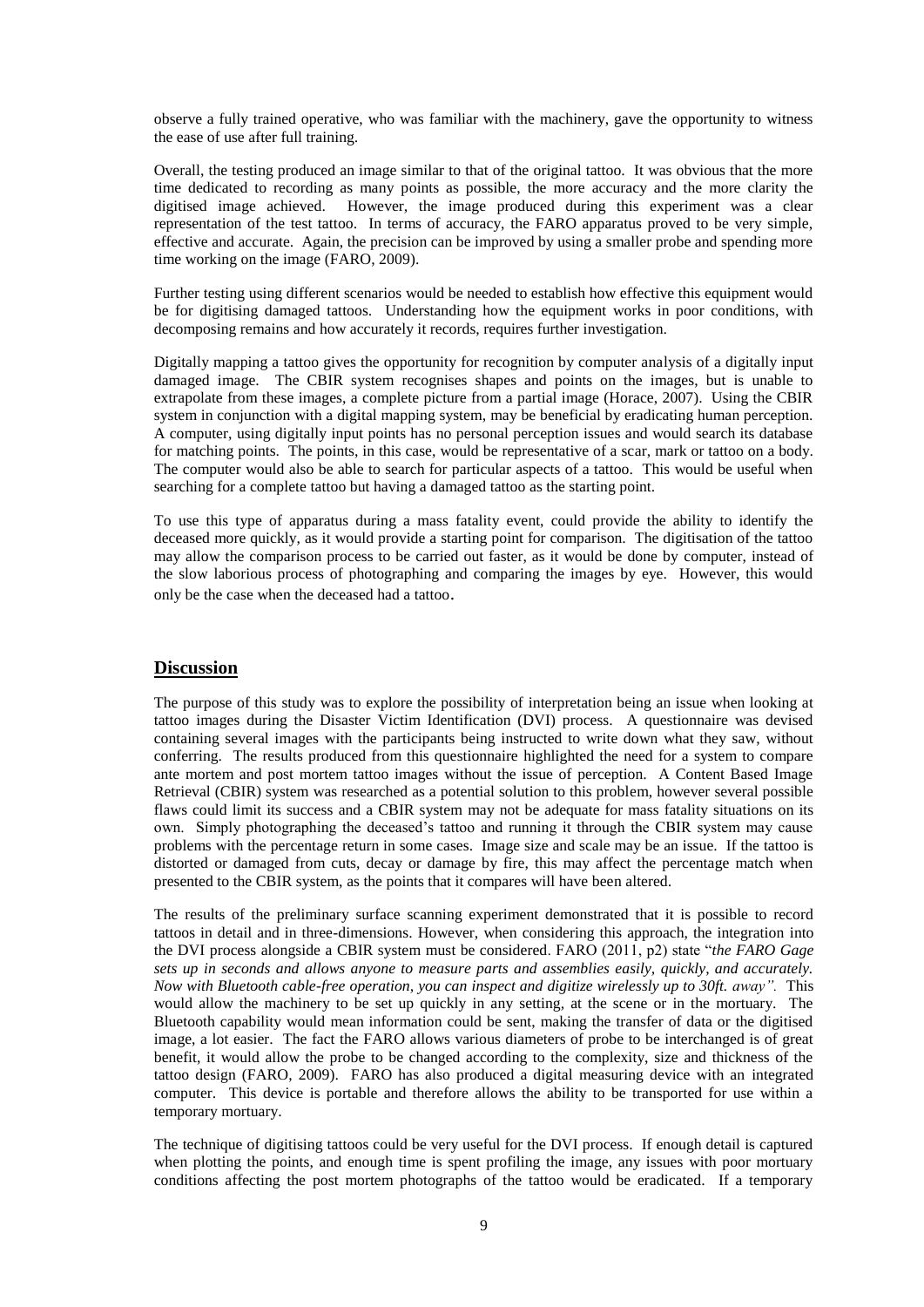mortuary has been set up, sometimes the conditions and resources may be limited (Rai, & Anand, 2007), if this is the case simply photographing the tattoo may limit the quality and clarity of the image. Lighting, angles, height and condition the deceased has been kept in, may all be limiting factors when producing the photograph of the tattoo. The ability to photograph curved surfaces without distortion is a problem for the CBIR system, for example a large tattoo following the curve on an individual's arm would produce a distorted image. If the photograph produced in these conditions is poor then this may affect the percentage match when using it with the CBIR system, as it picks out shapes within the tattoo (Prasad, 2004). As mentioned, within the original CBIR testing by Lee *et al* (2008), some of the percentages were affected by the quality of the image. All of these flaws could potentially be eliminated by the use of a digitised input. The FARO apparatus has the ability to record the tattoo on a threedimensional plane.

An obvious drawback would be cost. The equipment itself along with the computer, associated software packages and training would cost a great deal to implement initially and keep up to date (Tassey, 2007).

The possibility of developing a CAD based program using a finer point probe to draw a continual line round the tattoo would allow a three-dimensional digitisation, which would give a precise size and scale to the tattoo. Also, this would provide an opportunity to colour or replicate the digitised image. The digitisation could also be pasted onto a photographed image of a body part to give a more realistic illustration of a tattoo.

If this method was to be used during a mass fatality incident, the tattoo may be damaged or suffering from decomposition (Di Maio & Dana, 2007). The image may be distorted or incomplete, possibly making the plotting of the points more difficult. Further work would need to be carried out in this area. In addition, it may prove beneficial to experiment with different types and varieties of tattoos with different degrees of damage.

Time would need to be taken to explore other types of digital measuring devices to see if there would be a more suitable one for this purpose. The FARO apparatus, although it worked well, was the only digital measuring apparatus readily available at the time and there may be more accurate, lighter and portable machinery that could be used.

### **Limitations & Future Work**

For future studies, it may be beneficial to recruit more participants, and to make the age ranges more compressed, for example, eighteen to twenty, twenty-one to twenty-three, twenty-four to twenty-six and so on. This may allow for greater appreciation of the influence of age on the results. Trends, fads or fashion with regards to tattoos may be illustrated within this. Further, to get a better idea of whether having a tattoo or not affects how the participants perceive the image, a greater proportion of tattooed participants may be needed.

Although the results have highlighted the potential problems deriving from individual descriptions of tattoos, it is important to appreciate that when it comes to descriptions provided for the tattoos by family members or friends concerning a missing person, it may not necessarily be a case of correct or incorrect. Closeness of description may be just as significant. For example, if the family member described a tattoo as a lizard and the actual tattoo is of a gecko, this would potentially be close enough for professionals to use as a basis for matching and stimulation of further identification methods (London Resilience, 2015. Therefore, for future work, it may be beneficial to conduct a grading system to note how close participants were to the 'correct' answer. The use of a board of individuals may be beneficial in allowing the grading system to be carried out using a number of people's perceptions, possibly calculating the mean.

The initial grouping of the participants' responses could have been a disadvantage as some of the participants had given more than one answer. The answers had to be placed into the closest groups, slightly altering the actual responses given. Although it assisted in the analysis, the grouping may also have meant that some answers were accepted or rejected as correct responses, possibly altering the final percentage slightly.

# **Conclusion**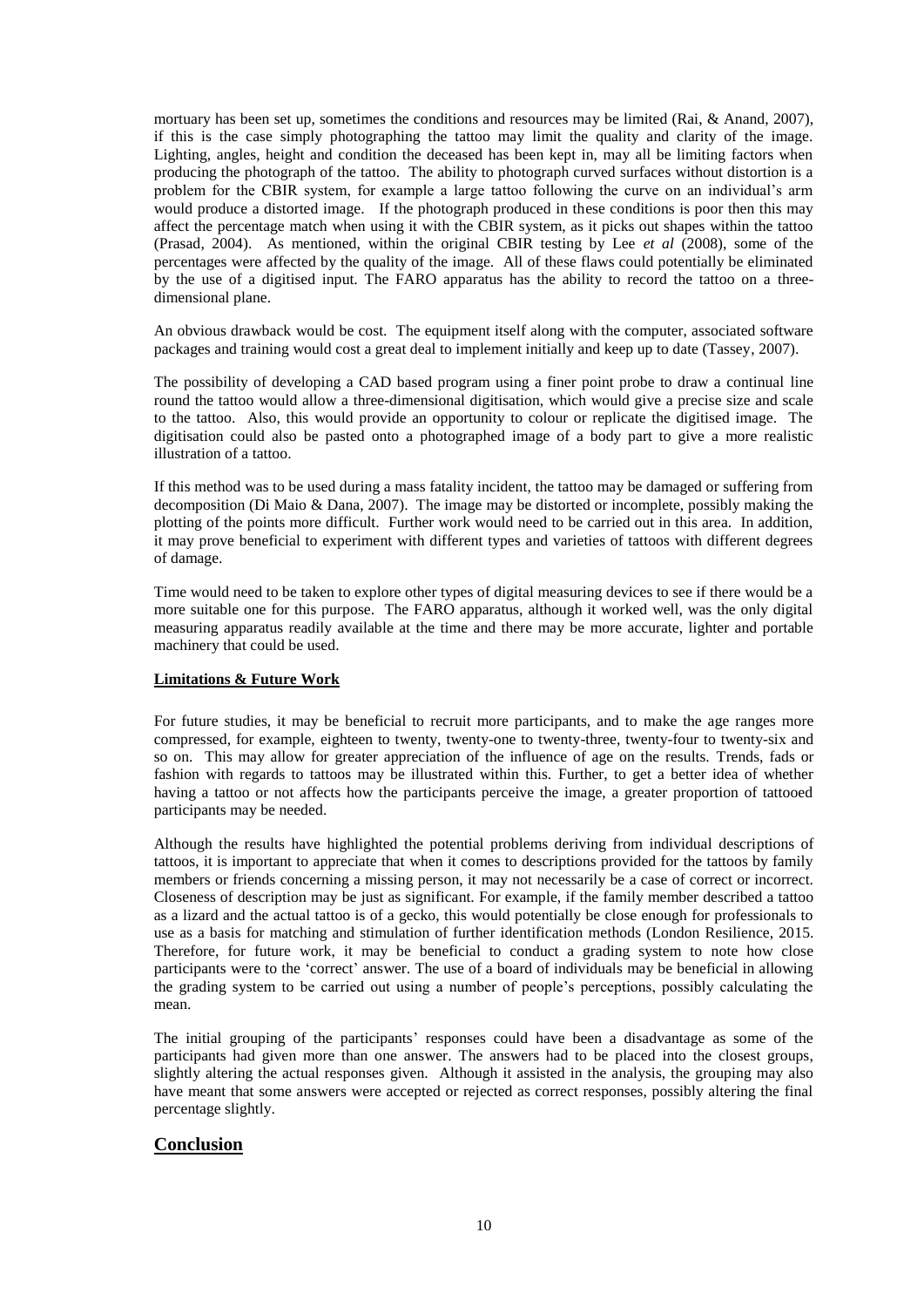Following the completion of this study, it is apparent that individuals perceive tattoos differently. There is a great opportunity to utilise body modification within the Disaster Victim Identification process. With regards to the questionnaire within this study, it is unclear the degree of variation between individuals' perceptions, without comparing an accurate percentage error for each participant. There doesn't appear to be a set pattern of the specific age or gender of individual who answered correctly or incorrectly for all images. In terms of human identification, this issue would mean that when comparing ante mortem descriptions of tattoos to the deceased, or post mortem images of the deceased's tattoos, mistakes could be made.

Lee *et al* (2008) developed a Content Based Image Retrieval (CBIR) system with the intention of eradicating such issues. However, it is clear that potential problems could affect the efficiency of this system. Further factors such as, decomposition, trauma to the body, scarring, amputation or fire damage may also limit the system from returning a high percentage match when comparing ante and post mortem images of the tattoos.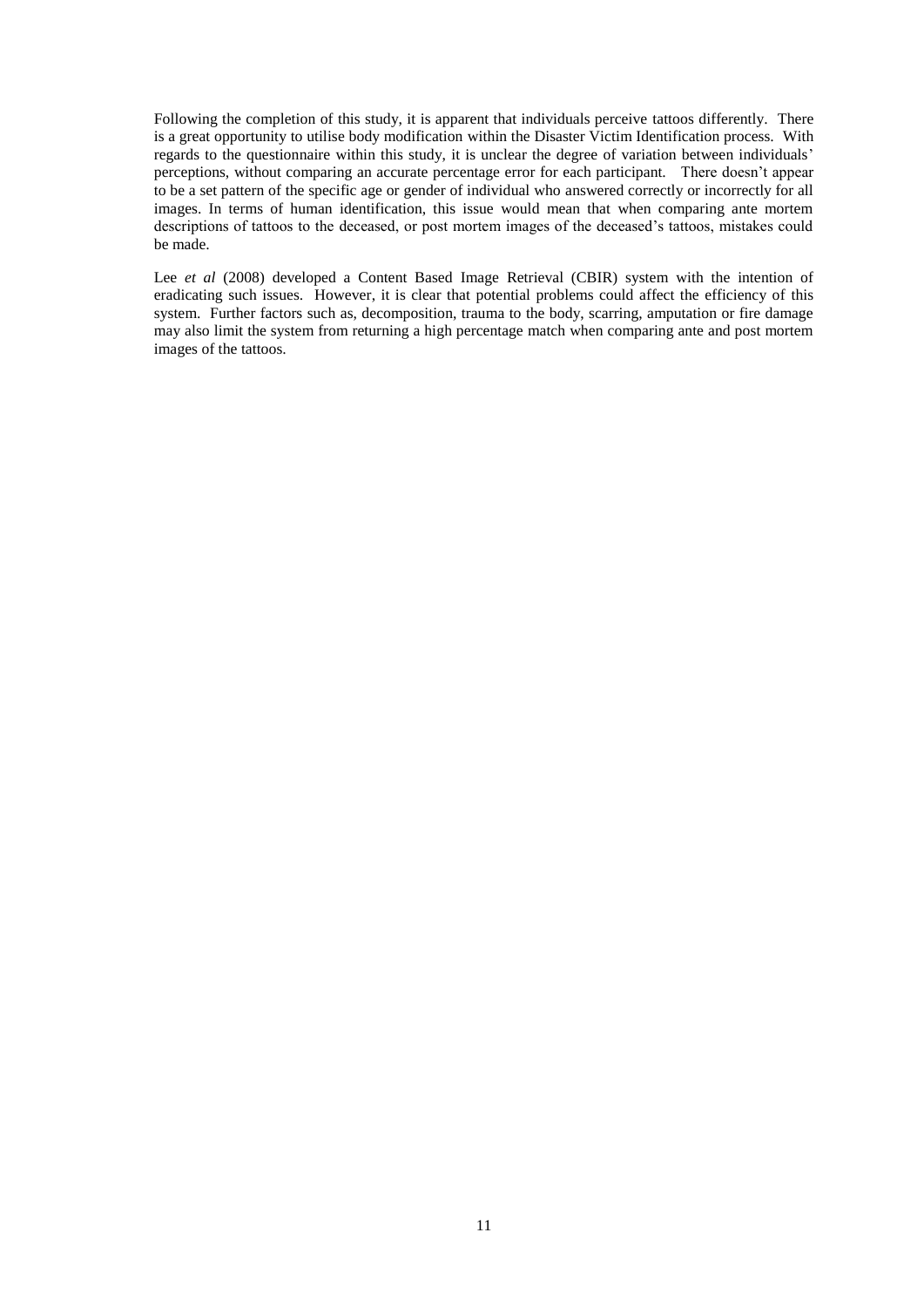Acton, S,. T., Rossi, A. (2008) Matching and Retrieval of Tattoo Images: Active Contour CBIR and Glocal Image Features', *Proceedings of the IEEE Southwest Symposium on Image Analysis and Interpretation*, pp21-24

Black, S.M, Sunderland. G, Hackman. L and Mallett, X (2011) *Disaster Victim Identification: Experience and Practice*. CRC Press, London. pp 233

Black, S.M. and Thompson, T.J.U. (2007) Body modifications. In: Thompson, T.J.U. and Black, S.M. (eds.) Forensic human identification. CRC Press, Inc.: Florida, USA. pp 379-400.

Blessing, L., Chakrabarti,. A. (2009), *DRM, A Design Research Methodology*, London, Springer

Brace, I. (2008) *Questionnaire Design: How to Plan, Structure and Write Survey Material for Effective Market Research*, London, Market Research in Practice.

Brimacombe, E., C., A, Quinton, N., Nance, N., Garrioch, L. (1997) 'Is Age Irrelevant? Perceptions of Young and Old Adult Eyewitnesses,' *Law and Human Behavior*, 21, (6), pp.619-634

De Vaus, D. (2002), *Surveys in Social Research*, Sydney, Allan and Uwin.

DiMaio, V., Dana. S., (2007) *The Handbook of Forensic Pathology*, Florida, CRC Press.

FARO (2009) The FARO Gage Product Catalogue Specification, Coventry, FARO Technologies Inc.

FARO (2011) Gage Features, Benefits and Technical Specification, Coventry, FARO Technologies Inc.

Featherstone, M. (2003) *Body Modification*, London, Sage.

Guharaj, P., V. (2003) *Forensic Medicine*, Chennai, Orient Longman.

Horace, G, S., Oscar, D, A., Min-Ting, S., Wei-Ying, M., Shi-Min, H. (2007) *Advances in Multimedia Information Processing – PCM 2007*, London, Springer.

Iarossi, G. (2006), *The Power of Survey Design: A Users Guide for Managing Surveys, Interpreting Results, and Influencing Respondents*, Washington, The World Bank.

The Interpol AFIS Expert Group (2005), 'Data Format for the Interchange of Fingerprint, Facial and SMT Information', *Interpol Implementation of ANSI/NIST-ITL 1-2000*, 4, (22), pp.1-101.

Jain, A., K.., Lee, J, E., Jin, R., Gregg, N. (2009) *Content Base Image Retrieval: An Application to Tattoo Images*, Cairo, International Conference on Image Processing.

Leclair, B., Fregeau, C., Bowen, K., Fourney, R. (2004) 'Enhanced Kinship Analysis and STR-based DNA Typing for Human Identification in Mass Fatality Incidents: The Swissair Flight 111 Disasters,' *Journal of Forensic Science*, 49, (5), pp.1-15.

Lee, J., E., Jain, A., Jin, R. (2008) 'Scars, Marks and Tattoos (SMT): Soft Biometric for Suspect and Victim Identification', *Biometrics Symposium*, 4655515 pp.1-8.

Lessig, R., Grundman, C., Dahlmann, F., Rotzscher, K., Edelmann, J., Schneider, P. (2006) 'Review Article: Tsunami 2004 - A Review One Year of Forensic Medical Work for Victim Identification,' *EXCLI Journal*, 5, pp. 128-139.

London Resilience (2015) London Mass Fatality Plan. Available at: [http://webarchive.nationalarchives.gov.uk/tna/20141207004030/https://www.london.gov.uk/sites/default/](http://webarchive.nationalarchives.gov.uk/tna/20141207004030/https:/www.london.gov.uk/sites/default/files/archives/london-prepared-London-Mass-Fatality-Plan-v4.pdf) [files/archives/london-prepared-London-Mass-Fatality-Plan-v4.pdf](http://webarchive.nationalarchives.gov.uk/tna/20141207004030/https:/www.london.gov.uk/sites/default/files/archives/london-prepared-London-Mass-Fatality-Plan-v4.pdf) [Accessed on :24/05/2018]